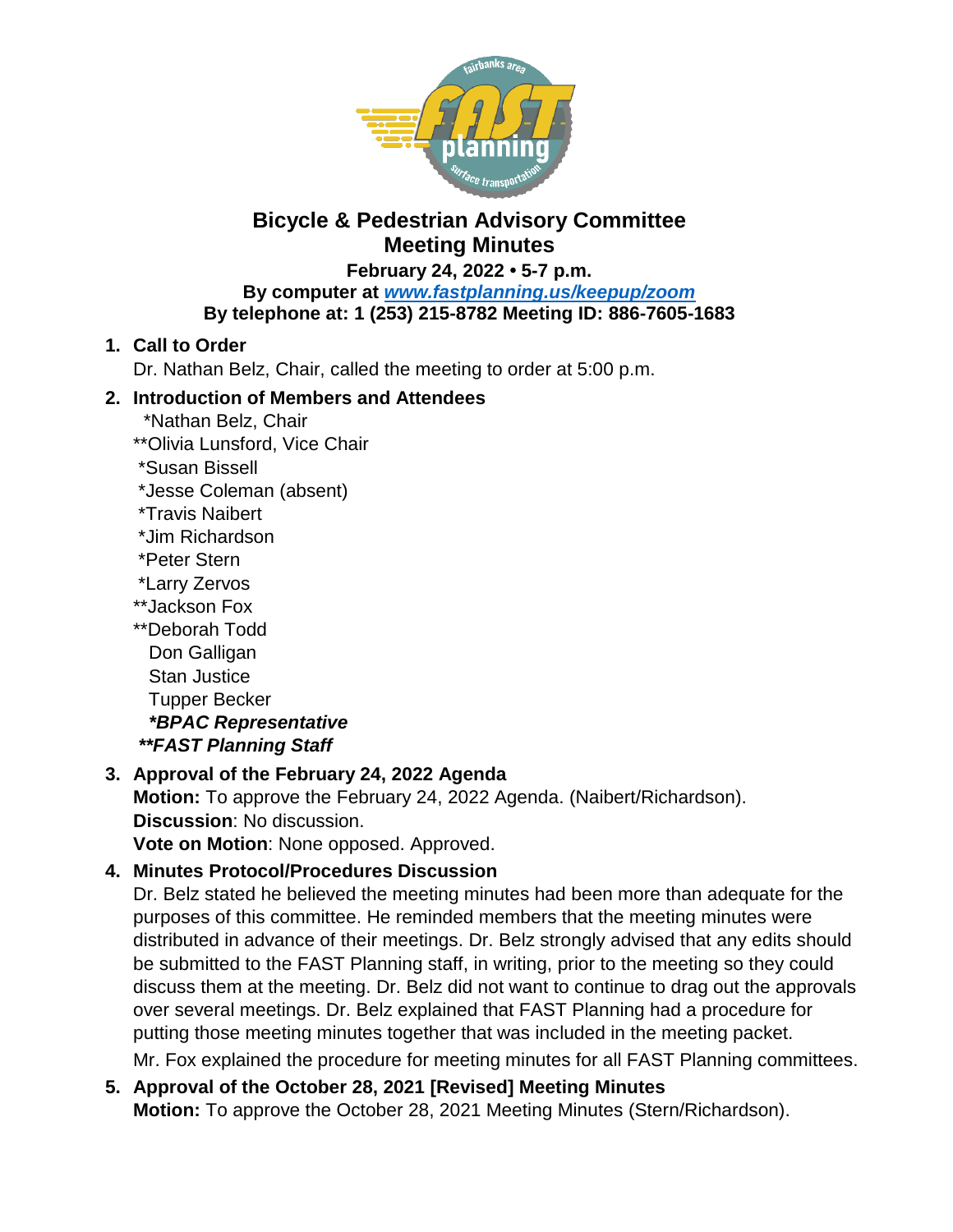**Amendment to the Motion:** The discussion part of the minutes be left out of the official minutes and moved to another document which could be used in the future for reference. (Stern/Naibert).

**Discussion:** Mr. Stern stated that the discussion did not belong in the minutes. Mr. Stern stated that he would like to see the discussion cataloged someplace and any other discussions that took place that did not necessarily have anything to do with the organization in a separate place, so more detailed information was available if needed.

Dr. Belz asked Mr. Stern if it would be appropriate to remove the discussion, add it as supplement, and have a three-sentence recap in the meeting minutes.

Mr. Stern responded yes.

**Vote on Amendment to the Motion**: None opposed. Approved.

**Discussion on Main Motion, as Amended:** No further discussion.

**Amended Motion**: To approve the October 28, 2021 revised Meeting Minutes and have the discussion part of the minutes be left out of the official minutes and moved to another document which could be used in the future for reference.

**Vote on Amended Motion**: None opposed. Approved.

**6. Approval of the November 18, 2021 [Revised] Meeting Minutes Motion:** To approve the November 18, 2021 Meeting Minutes. (Naibert/Stern). **Discussion**: No discussion.

**Vote on Motion:** None opposed. Approved.

**7. Approval of the January 27, 2022 Meeting Minutes Motion**: To approve the January 27, 2022 Meeting Minutes. (Richardson/Naibert). **Discussion**: No discussion.

**Vote on Motion**: None opposed. Approved.

### **8. Staff /Working Group/Chair Reports**

- Dr. Belz welcomed Susan Bissell as a new member of the BPAC. Dr. Belz noted that Carl Heim had resigned from the BPAC, due to increased work obligations, which left a State of Alaska vacant seat.
- Mr. Fox explained that Carl Heim had resigned so they now had two vacant seats to appoint. Mr. Fox did not believe that DOT would fill their vacant seat with a DOT staff member due to their increased workload. Mr. Fox stated that he forwarded the letters from interested individuals who wanted to fill the vacant seats to DOT for consideration.
- TIP Amendment #5 was adopted, which delayed construction of the Chena Riverwalk Project to 2024. There were a couple reasons for the delay. The primary reason was that the low bid for the Cushman Street Bridge Rehabilitation Project came back \$1.3 million higher than the engineer's estimate. The other reason was that negotiations with the Alaska Railroad to secure a long-term land lease were still ongoing.
- A new Public Participation Plan (PPP) was drafted by Olivia Lunsford. The PPP was released for a 45-day public comment period from February 27 to April 15, 2022. The PPP is posted on the FAST Planning website.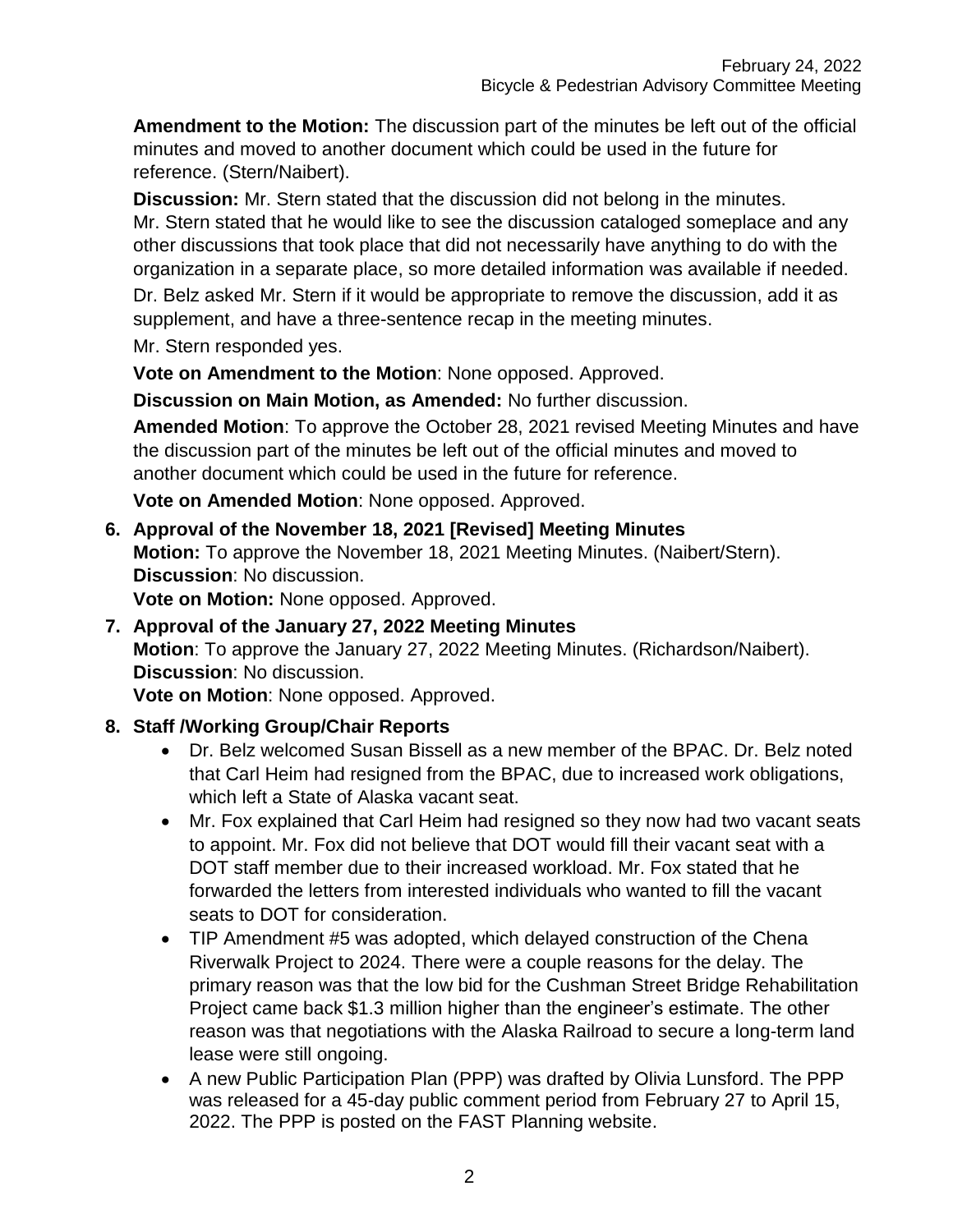- The Policy Board approved all of the Technical Committee recommendations at their February 23, 2022 meeting.
- A BPAC Subcommittee Meeting was held February 17, 2022 for the right turn lane considerations at crosswalk locations for pedestrian/bicycle safety. Pam Golden of DOT&PF attended and added great value to the discussion.
- A second meeting was also held February 17, 2022 for the  $5<sup>th</sup>$  Avenue Reconstruction Project. The meeting discussed the possible incorporation of a crosswalk at the School District Administration Building. DOT, City of Fairbanks, PEC, BPAC, and School District representatives were in attendance.
- Mr. Fox is currently working on a Resolution of Support for the proposed new trail connection between Creamers Field and the Birch Hill Recreation Area. The U.S. Fish & Wildlife Services intends to purchase the property at the northwest corner of the Johansen Expressway and Steese Highway intersection. They are looking at a pedestrian tunnel underneath the Steese Highway. The Borough Assembly already passed a Resolution in support of the project. Mayor Ward requested that the City of Fairbanks and the City of North Pole draft a similar Resolution of Support. Mr. Fox will be taking the Resolution of Support to the March 2, 2022 Technical Committee Meeting for their recommendation for approval.

#### 9. **Public Comment Period:**

**Stan Justice** commented that road bikes liked to be on the road. They were going at a high speed, did not want to be going across driveways, gravel paths, or to be covered with gravel. Mr. Justice thought the road bikes could be on the road even if there was a separated path and did not think there was anything in Alaska Statutes prohibiting them from being on the road even if there was an adjacent separated path. Mr. Justice commented that most of the bikes sold were not road bikes. Mr. Justice commented that he thought that was pretty general around town too. Mr. Justice stated that his mountain bike and road bike were what he ended up using. Mr. Justice commented that when Gold Hill Road was going to be redone, there were people out there like Scott Bell and other folks, that really wanted a separated path. Mr. Justice stated that there was no dedicated bike lane. Mr. Justice stated that there was widened shoulders, but he did not see that they got a pedestrian facility at all. Mr. Justice explained that every time push came to shove, the path was ruled out. Mr. Justice explained that for the Ballaine path, he guessed they were lucky that they had a path that went past the little subdivision there. Mr. Justice stated that once again, DOT had buried that path. Mr. Justice stated that he measured the distance of that path. There was 4.3 miles of path, and 0.3 miles of that path that was basically unpassable because DOT had buried it with snow. Mr. Justice would like to see a fence go in there and that would keep a loader from pushing snow on the path. Mr. Justice commented that the loader would probably take that fence right out. Mr. Justice stated that something needed to be done there so that their path could make it through the winter. Mr. Justice commented that with the Yankovich project coming up one of these years was one of those type projects. Mr. Justice stated that they fought for years and years for a separated path that looped around the University for all those kids that came to town and wanted a path to ride on. Mr. Justice stated that as soon as things got tight, that path went away. Mr. Justice stated that on Gold Hill Road, a wide shoulder is not a pedestrian facility. Mr. Justice explained that it seems to him when things get tight, the road lanes get a little narrower, the paths get a little narrower, and the eminent domain gets narrowed, and everything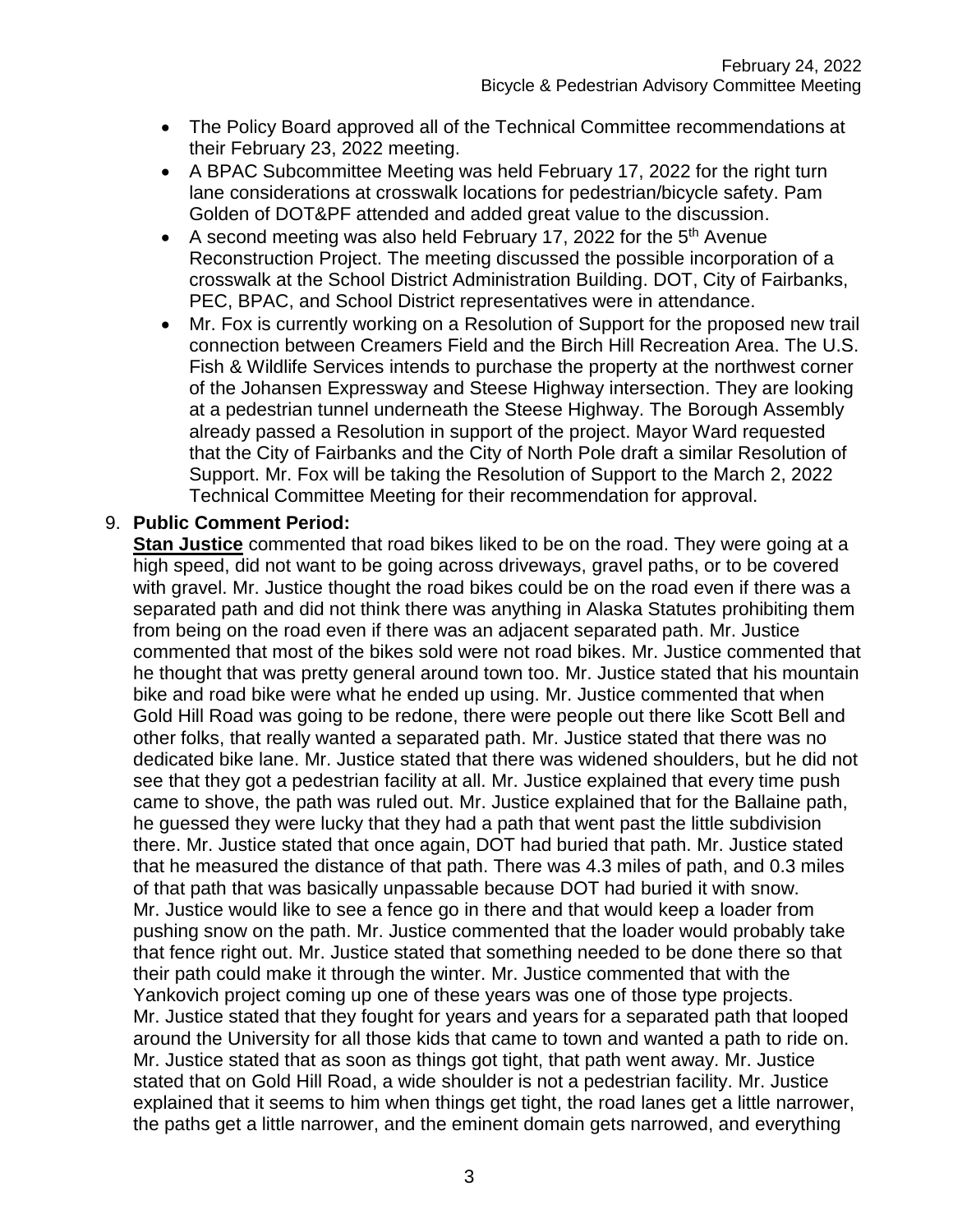shrinks down a little bit. Mr. Justice stated that they said we have a standard lane width and bike path width and it drove him crazy.

Dr. Belz sympathized with Mr. Justice. Dr. Belz stated that we had a lot of snow this winter and it had to go somewhere. Dr. Belz stated that it frustrated him sometimes, but it had to be moved and Mr. Justice made a good point about distributing that snow.

**Tupper Becker** commented that he was a former DOT employee and that the culture was that they could not please everybody when plowing snow. Mr. Becker stated that he knew that DOT said that they could not satisfy everybody in the University area, but it would not take much to make a lot of people happy. Mr. Becker commented that Fairbanks, Alaska had more fat biking per capita than anywhere else in the world and had some of the best terrain. Mr. Becker added that they also had more talented individuals when it came to endurance racing in fat biking. Mr. Becker stated that if we had the infrastructure, we could be selling more fat bikes, seeing more people commuting, and less cars on the road. Mr. Becker stated that he knew that DOT was doing the best they could, but a little bit of effort in plowing sidewalks goes a long way with the community.

### **10.Old Business**

- **a. Prioritization of Non-Motorized Projects**
	- *Review of Project Scoring Criteria to Prioritize Short-Term Project List in Non-Motorized Plan and Sidewalk/Path Nominations to FAST Improvement Program*

Mr. Fox explained that he asked for BPAC feedback as to which of the criteria they favored when ranking the non-motorized projects to be added into Improvement Program and the Non-Motorized Plan. Mr. Fox explained that from the comments he received summarized, it looked like the BPAC wanted to keep it simple and narrow it down to a handful of criteria. Mr. Fox stated that he still did not have clear direction as to what they wanted and hoped for further discussion at this meeting. A lengthy discussion followed about the different criteria. Mr. Fox agreed to develop a consolidated list of scoring criteria based on the discussion and email that to the BPAC in advance of the next meeting.

#### **b. Right Turn Lane Design Considerations at Crosswalk Locations (Action**  *Items)*

 *Recap of Discussion at Work Group Meeting and Potential Action Items* Mr. Fox explained a working group meeting was held on February 17th with Peter Stern, Jim Richardson, Pam Golden, and Beezy Bentzen. Mr. Fox explained that they concluded that more signs and pavement markings were not the solution, and that stop bars and signs were being ignored during the winter. Mr. Fox explained that the conversation switched from redesign of intersections to more non-infrastructure programs. Mr. Fox explained that they could offer a letter from the BPAC to DOT highlighting some of the issues such as sight distance issues that caused safety concerns at intersections, fencing, and snow berms near intersections that made it difficult for bicyclists and pedestrians to see oncoming traffic. Mr. Fox explained that some other ideas that came out of the meeting were applying for a grant from the Alaska Highway Safety Office to develop Public Services Announcements such as radio or television ads to highlight some of these issues and offering driver education at our schools. Mr. Fox explained that they could apply for up to three years of funding for driver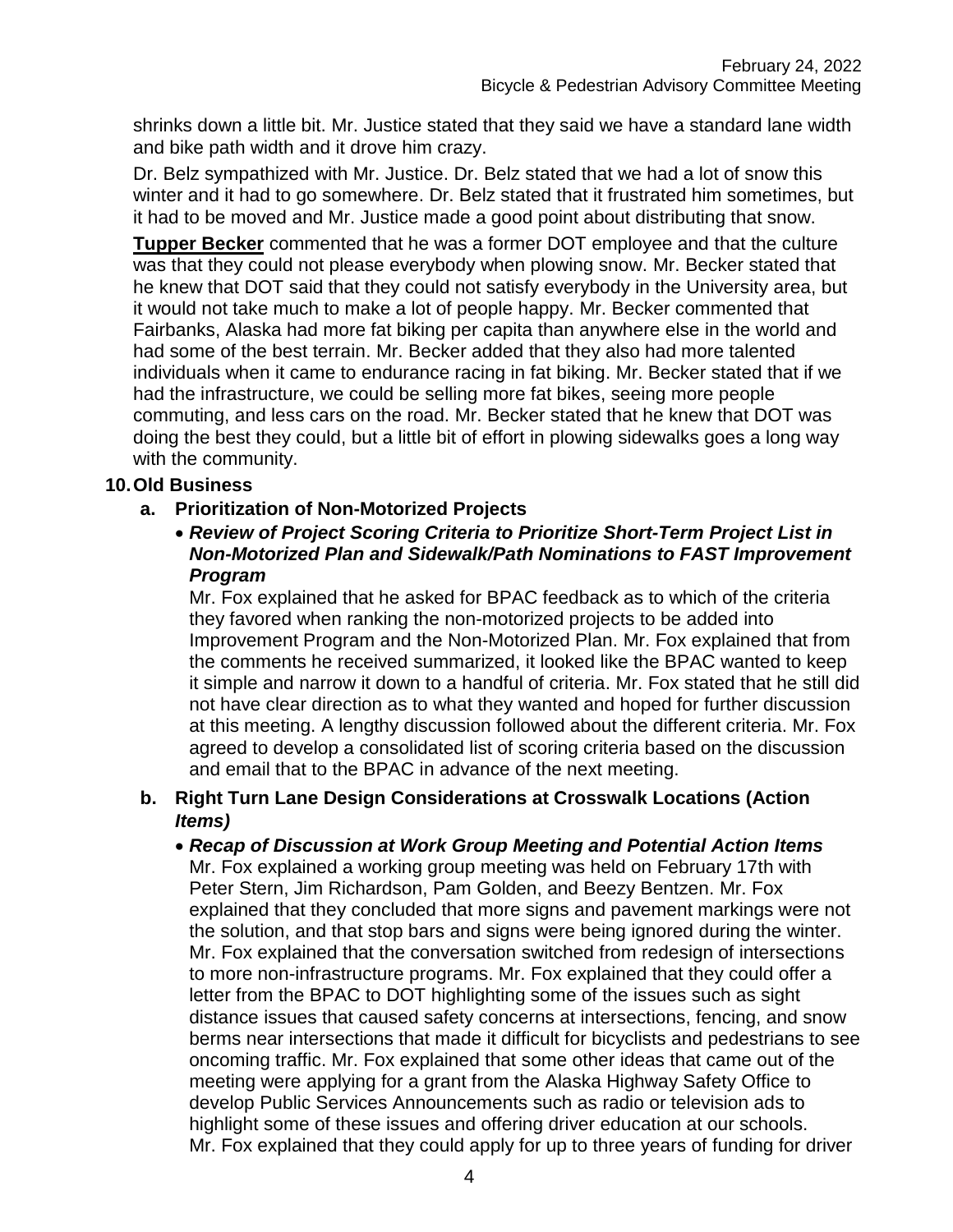education curriculum that had not been in schools for several years due to lack of funding. Mr. Fox stated that one of the requirements missing from Alaska Statutes was the requirement that a new driver attend a driver education program before they were issued a license.

Dr. Belz recommended that they draft a letter to DOT about snow removal and snow berms, wait until the announcement that grant funding from the Highway Safety Office was available, apply for it, and then have a PSA made that was geared toward the Fairbanks community.

Mr. Stern suggested contacting AMATS to see if they were interested in jointly applying for a grant.

### **c. Road Shoulders vs Dedicated Bike Lanes, Paths, & Other Cycling Facilities (Action Item)**

Mr. Fox explained that he left this on the agenda because he was not sure what action BPAC wanted to take on it. Mr. Fox stated that it was his understanding that the BPAC thought road shoulders should not be considered dedicated bike facilities but did not know whether they wanted to pursue writing a letter about it.

**Discussion**: Mr. Naibert stated that he read an excerpt from the DOT Statewide Transportation Master Plan, and on Page 13 it said that it was the policy of the Department that accommodations for bicyclists and pedestrians be considered and implemented on all highway projects and exceptions to this policy must be approved by the Commissioner. Mr. Naibert commented that he had asked if the Commissioner had signed off on the Old Steese project. Mr. Naibert explained that the response he got from DOT was that the road shoulders were the bike lanes on the Steese project. Mr. Naibert stated that for future projects, he thought that they should state that shoulders were not an appropriate bike infrastructure that should be considered. Mr. Naibert stated that he thought they, as a group, should come up with criteria for when shoulders were not an accommodation for bicycles. Mr. Naibert stated that he did not know exactly what the action item should be, whether it be a letter, a meeting, or when a new project was brought before them.

### **11.New Business**

### **a. Infrastructure Investment & Jobs Act (IIJA) Overview**

Mr. Fox provided an update and spreadsheet he created about the current funds available to Alaska through the new IIJA Bill.

**Motion**: To extend the meeting to 7:15 p.m. (Naibert). **Vote on Motion**: None opposed. Approved.

#### **12.Other Issues**

Mr. Zervos stated that he was disappointed to hear that Mr. Heim was no longer with the BPAC and thought his input was very valuable. Mr. Zervos thought the polite thing to do would be to write a letter and thank him for his time on the Committee. Mr. Zervos also suggested writing a letter to Ryan Anderson asking him to appoint someone from his organization to become a BPAC member.

### **13.Committee Member Comments**

 Mr. Zervos commented that he thought it was important that they had some mechanism to be able to get involved with these projects earlier on.